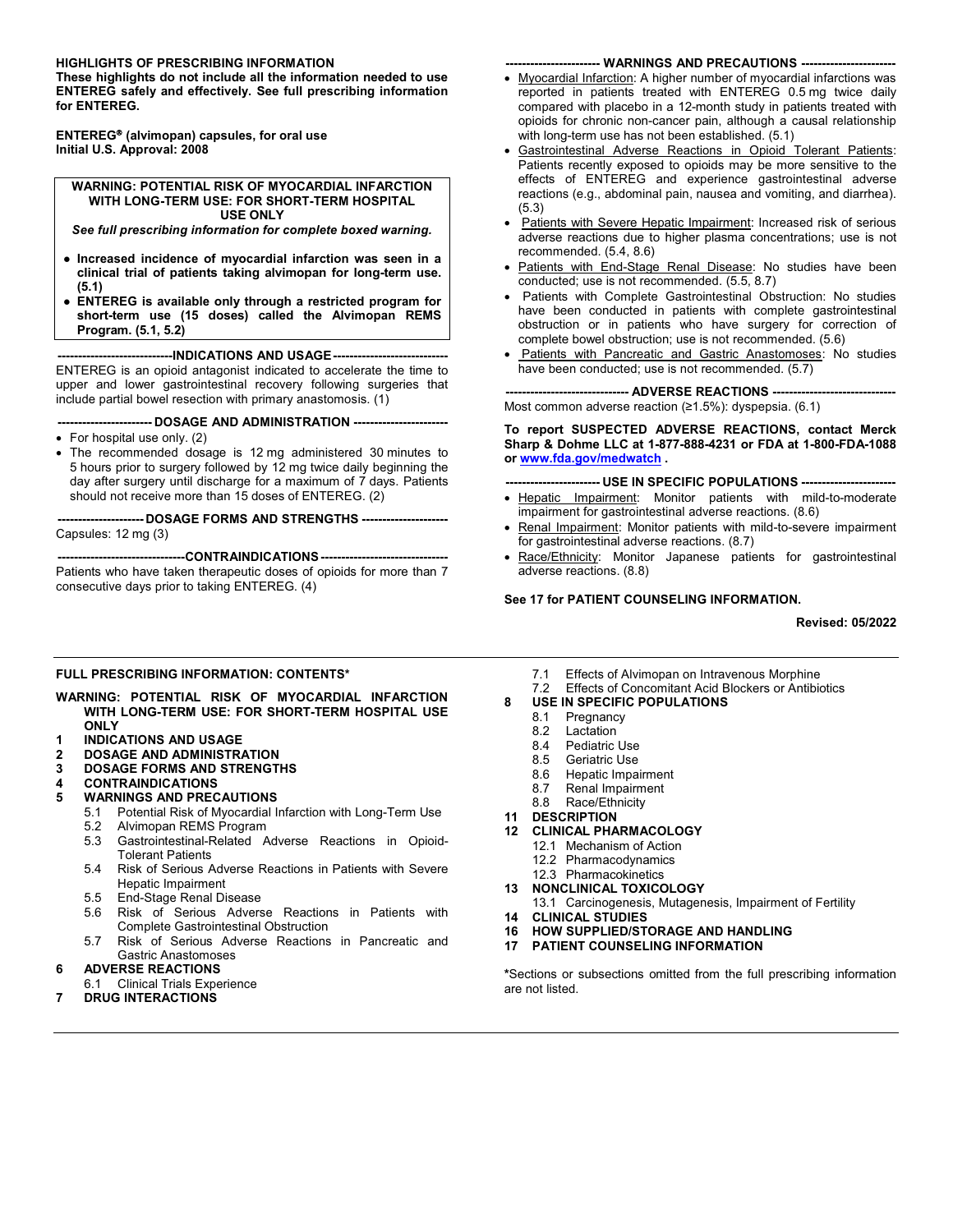# **WARNING: POTENTIAL RISK OF MYOCARDIAL INFARCTION WITH LONG-TERM USE: FOR SHORT-TERM HOSPITAL USE ONLY**

**There was a greater incidence of myocardial infarction in alvimopan-treated patients compared to placebo-treated patients in a 12-month clinical trial, although a causal relationship has not been established. In short-term trials with ENTEREG®, no increased risk of myocardial infarction was observed** *[see Warnings and Precautions (5.1)].*

**Because of the potential risk of myocardial infarction with long-term use, ENTEREG is available only through a restricted program for short-term use (15 doses) under a Risk Evaluation and Mitigation Strategy (REMS) called the Alvimopan REMS Program** *[see Warnings and Precautions (5.1, 5.2)].* 

# **1 INDICATIONS AND USAGE**

ENTEREG is indicated to accelerate the time to upper and lower gastrointestinal recovery following surgeries that include partial bowel resection with primary anastomosis.

# **2 DOSAGE AND ADMINISTRATION**

For hospital use only. The recommended adult dosage of ENTEREG is 12 mg administered 30 minutes to 5 hours prior to surgery followed by 12 mg twice daily beginning the day after surgery until discharge for a maximum of 7 days. Patients should not receive more than 15 doses of ENTEREG.

ENTEREG can be taken with or without food *[see Clinical Pharmacology (12.3)].*

# **3 DOSAGE FORMS AND STRENGTHS**

12 mg blue, hard-gelatin capsules with "ADL2698" printed on both the body and the cap of the capsule.

### **4 CONTRAINDICATIONS**

ENTEREG is contraindicated in patients who have taken therapeutic doses of opioids for more than 7 consecutive days immediately prior to taking ENTEREG *[see Warnings and Precautions (5.3)].*

# **5 WARNINGS AND PRECAUTIONS**

# **5.1 Potential Risk of Myocardial Infarction with Long-Term Use**

There were more reports of myocardial infarctions in patients treated with alvimopan 0.5 mg twice daily compared with placebo-treated patients in a 12-month study of patients treated with opioids for chronic non-cancer pain (alvimopan 0.5 mg,  $n = 538$ ; placebo,  $n = 267$ ). In this study, the majority of myocardial infarctions occurred between 1 and 4 months after initiation of treatment. This imbalance has not been observed in other studies of ENTEREG in patients treated with opioids for chronic pain, nor in patients treated within the surgical setting, including patients undergoing surgeries that included bowel resection who received ENTEREG 12 mg twice daily for up to 7 days (the indicated dose and patient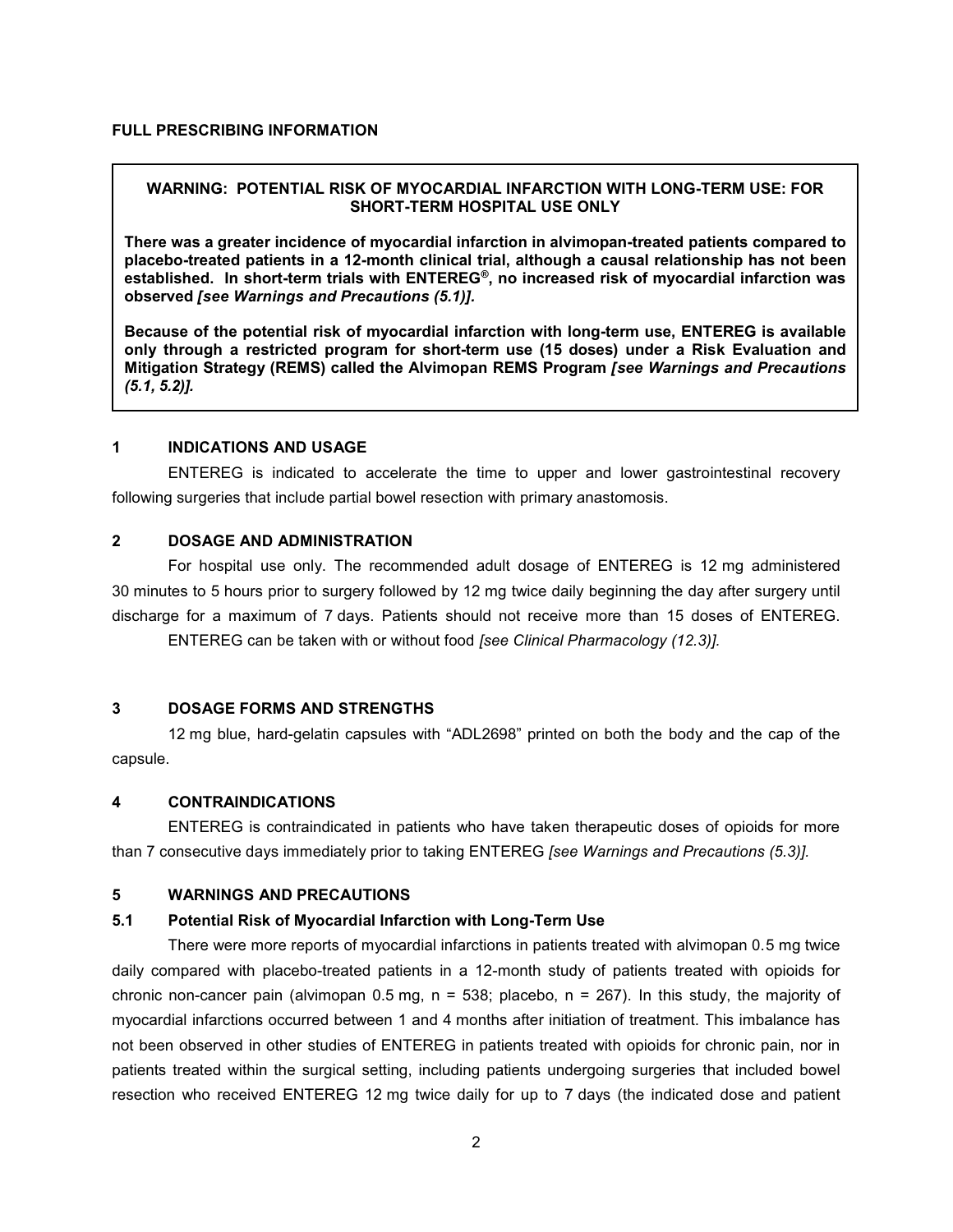population; ENTEREG 12 mg, n = 1,142; placebo, n = 1,120). A causal relationship with alvimopan with long-term use has not been established.

ENTEREG is available only through a program under a REMS that restricts use to enrolled hospitals *[see Warnings and Precautions (5.2)].*

# **5.2 Alvimopan REMS Program**

ENTEREG is available only through a program called the Alvimopan REMS Program that restricts use to enrolled hospitals because of the potential risk of myocardial infarction with long-term use of ENTEREG *[see Warnings and Precautions (5.1)].*

Notable requirements of the Alvimopan REMS Program include the following:

ENTEREG is available only for short-term (15 doses) use in hospitalized patients. Only hospitals that have enrolled in and met all of the requirements for the Alvimopan REMS program may use ENTEREG.

To enroll in the Alvimopan REMS Program, an authorized hospital representative must acknowledge that:

- hospital staff who prescribe, dispense, or administer ENTEREG have been provided the educational materials on the need to limit use of ENTEREG to short-term, inpatient use;
- patients will not receive more than 15 doses of ENTEREG; and
- ENTEREG will not be dispensed to patients after they have been discharged from the hospital.

Further information is available at [www.alvimopanREMS.com](http://www.alvimopanrems.com/) or 1-800-278-0340.

# **5.3 Gastrointestinal-Related Adverse Reactions in Opioid-Tolerant Patients**

Patients recently exposed to opioids are expected to be more sensitive to the effects of mu-opioid receptor antagonists, such as ENTEREG. Since ENTEREG acts peripherally, clinical signs and symptoms of increased sensitivity would be related to the gastrointestinal tract (e.g., abdominal pain, nausea and vomiting, diarrhea). Patients receiving more than 3 doses of an opioid within the week prior to surgery were not studied in the postoperative ileus clinical trials. Therefore, if ENTEREG is administered to these patients, they should be monitored for gastrointestinal adverse reactions. ENTEREG is contraindicated in patients who have taken therapeutic doses of opioids for more than 7 consecutive days immediately prior to taking ENTEREG *[see Contraindications (4)]*.

# **5.4 Risk of Serious Adverse Reactions in Patients with Severe Hepatic Impairment**

Patients with severe hepatic impairment may be at higher risk of serious adverse reactions (including dose-related serious adverse reactions) because up to 10-fold higher plasma concentrations of alvimopan have been observed in such patients compared with patients with normal hepatic function. Therefore, the use of ENTEREG is not recommended in this population *[see Use in Specific Populations (8.6)].*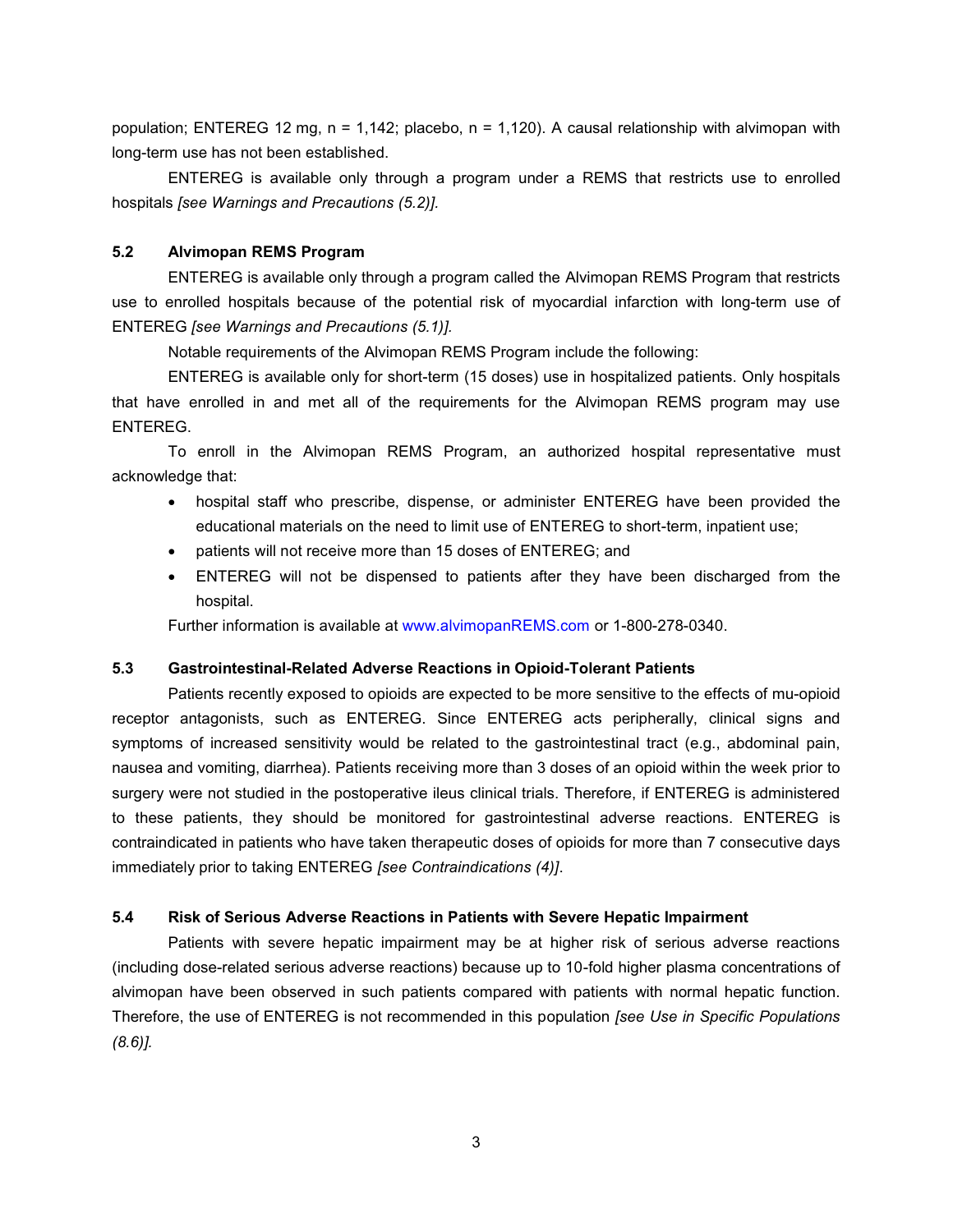### **5.5 End-Stage Renal Disease**

No studies have been conducted in patients with end-stage renal disease. ENTEREG is not recommended for use in these patients *[see Use in Specific Populations (8.7)]*.

### **5.6 Risk of Serious Adverse Reactions in Patients with Complete Gastrointestinal Obstruction**

No studies have been conducted in patients with complete gastrointestinal obstruction or in patients who have surgery for correction of complete bowel obstruction. ENTEREG is not recommended for use in these patients.

# **5.7 Risk of Serious Adverse Reactions in Pancreatic and Gastric Anastomoses**

ENTEREG has not been studied in patients having pancreatic or gastric anastomosis. Therefore, ENTEREG is not recommended for use in these patients.

# **6 ADVERSE REACTIONS**

The following clinically significant adverse reactions are described elsewhere in the labeling:

- Potential Risk of Myocardial Infarction with Long-Term Use *[see Warnings and Precautions (5.1)]*
- Gastrointestinal-Related Adverse Reactions in Opioid-Tolerant Patients *[see Warnings and Precautions (5.3)]*
- Risk of Serious Adverse Reactions in Patients with Severe Hepatic Impairment *[see Warnings and Precautions (5.4)]*
- Risk of Serious Adverse Reactions in Patients with Complete Gastrointestinal Obstruction *[see Warnings and Precautions (5.6)]*
- Risk of Serious Adverse Reactions in Pancreatic and Gastric Anastomoses *[see Warnings and Precautions (5.7)]*

# **6.1 Clinical Trials Experience**

Because clinical trials are conducted under widely varying conditions, adverse reaction rates observed in the clinical trials of a drug cannot be compared directly with rates in the clinical trials of another drug and may not reflect the rates observed in clinical practice. The adverse event information from clinical trials does, however, provide a basis for identifying the adverse events that appear to be related to drug use and for approximating rates.

The data described below reflect exposure to ENTEREG 12 mg in 1,793 patients in 10 placebocontrolled studies. The population was 19 to 97 years old, 64% were female, and 84% were Caucasian; 64% were undergoing a surgery that included bowel resection. The first dose of ENTEREG was administered 30 minutes to 5 hours before the scheduled start of surgery and then twice daily until hospital discharge (or for a maximum of 7 days of postoperative treatment).

Among ENTEREG-treated patients undergoing surgeries that included a bowel resection, the most common adverse reaction (incidence ≥1.5%) occurring with a higher frequency than placebo was dyspepsia (ENTEREG, 1.5%; placebo, 0.8%). Adverse reactions are events that occurred after the first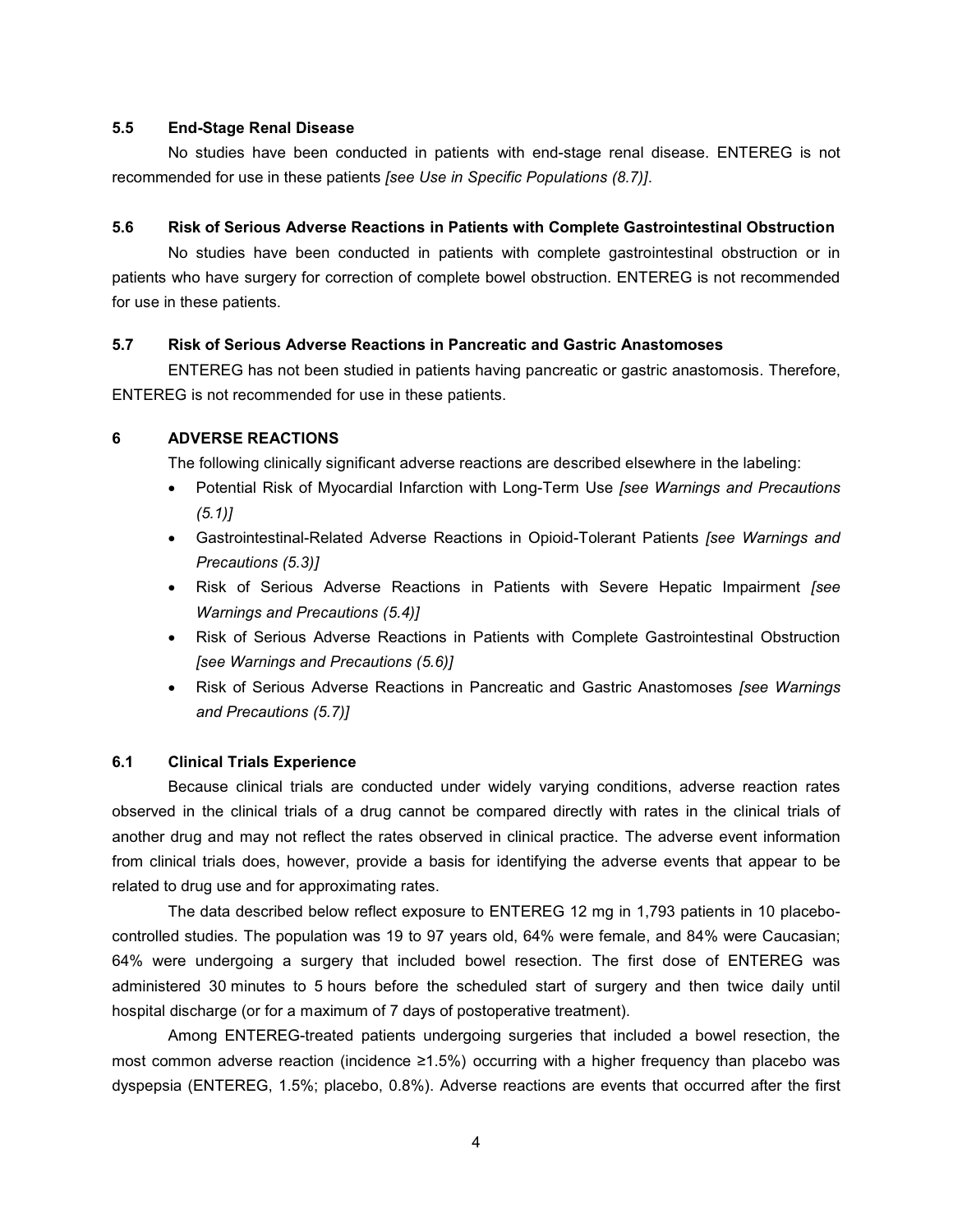dose of study medication treatment and within 7 days of the last dose of study medication or events present at baseline that increased in severity after the start of study medication treatment.

### **7 DRUG INTERACTIONS**

# **7.1 Effects of Alvimopan on Intravenous Morphine**

Coadministration of alvimopan does not appear to alter the pharmacokinetics of morphine and its metabolite, morphine-6-glucuronide, to a clinically significant degree when morphine is administered intravenously. Dosage adjustment for intravenously administered morphine is not necessary when it is coadministered with ENTEREG.

# **7.2 Effects of Concomitant Acid Blockers or Antibiotics**

A population pharmacokinetic analysis suggests that the pharmacokinetics of alvimopan were not affected by concomitant administration of acid blockers (proton pump inhibitors (PPIs), histamine-2 (H2) receptor antagonists) or antibiotics. No dosage adjustments are necessary in patients taking acid blockers or antibiotics with ENTEREG.

# **8 USE IN SPECIFIC POPULATIONS**

# **8.1 Pregnancy**

### Risk Summary

Available data regarding use of ENTEREG in pregnant women are limited, and are insufficient to inform a drug-associated risk of major birth defects, miscarriage or adverse maternal or fetal outcomes.

No fetal harm was observed in animal reproduction studies with oral administration of alvimopan during organogenesis to pregnant rats at doses 68 to 136 times the recommended human oral dose, or with intravenous administration during organogenesis to pregnant rats and pregnant rabbits at doses 3.4 to 6.8 times, and 5 to 10 times, respectively, the recommended human oral dose *(see Data)*.

The estimated background risk of major birth defects and miscarriage for the indicated population is unknown. All pregnancies have a background risk of birth defect, loss, or other adverse outcomes. In the U.S. general population, the estimated background risk of major birth defects and miscarriage in clinically recognized pregnancies is 2 to 4% and 15 to 20%, respectively.

### Data

# *Animal Data*

Embryo-fetal studies were performed in pregnant rats during organogenesis (gestation days 7 through 19, or 20) at oral doses up to 200 mg/kg/day (about 68 to 136 times the recommended human oral dose based on body surface area) and at intravenous doses up to 10 mg/kg/day (about 3.4 to 6.8 times the recommended human oral dose based on body surface area). A study in pregnant rabbits during organogenesis (gestation days 6 through 18) at intravenous doses up to 15 mg/kg/day (about 5 to 10 times the recommended human oral dose based on body surface area) revealed no evidence of harm to the fetus due to alvimopan.

In an intravenous pre- and postnatal development study (gestation day 7 through lactation day 20) in rats, alvimopan did not cause any adverse effect on pre- and postnatal development at doses up to 10 mg/kg/day (about 6.8 times the recommended human oral dose based on body surface area).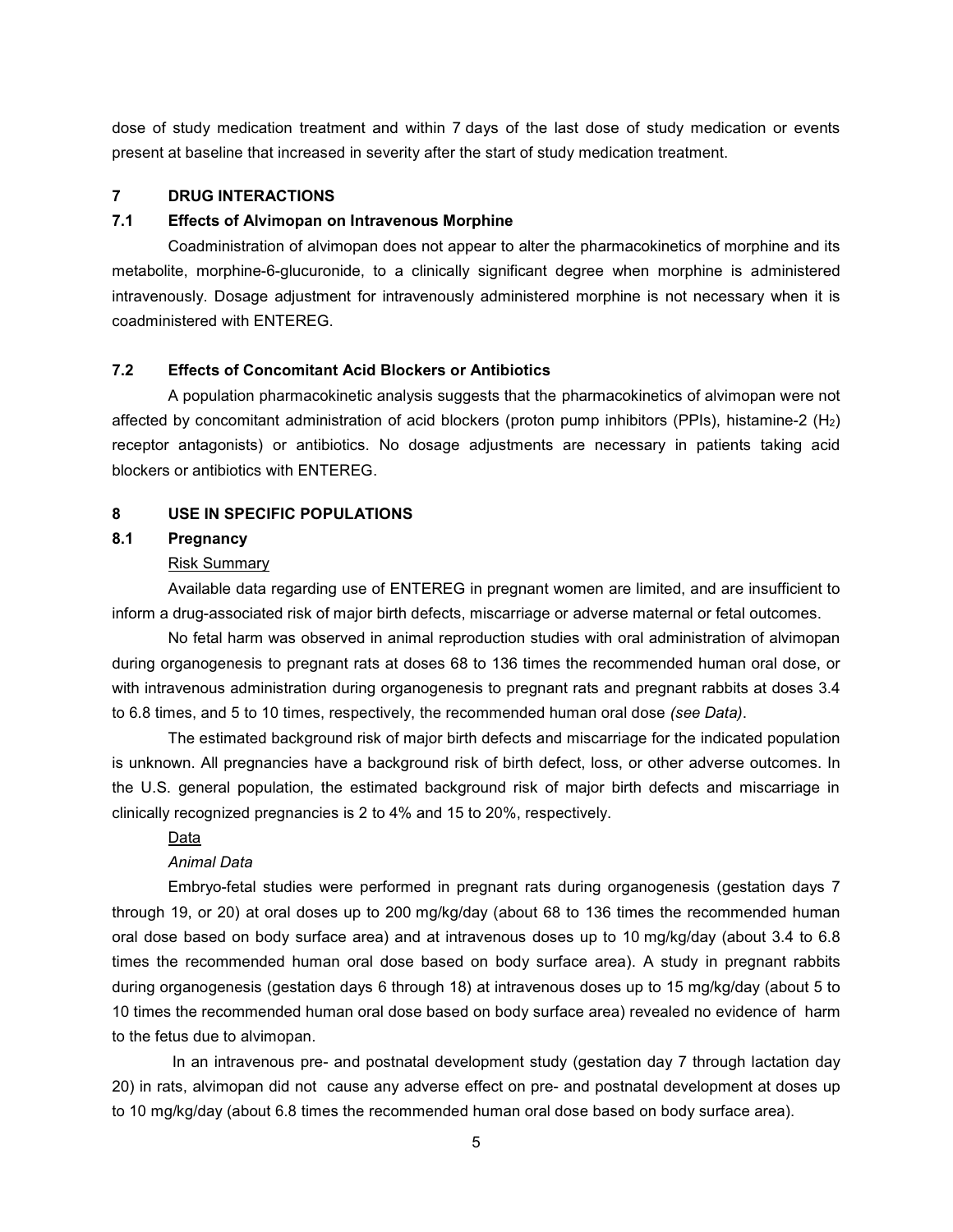### **8.2 Lactation**

### Risk Summary

There are no data on the presence of alvimopan in human milk, the effects on the breastfed infant, or the effects on milk production. Alvimopan and its 'metabolite' are detected in the milk of lactating rats following intravenous administration *(see Data).* It is unknown if alvimopan is present in rat milk following oral administration.

The developmental and health benefits of breastfeeding should be considered along with the mother's clinical need for ENTEREG and any potential adverse effects on the breastfed child from ENTEREG or from the underlying maternal condition.

# Data

Following intravenous administration of alvimopan to lactating rats at 10 mg/kg/day, concentrations of alvimopan and its 'metabolite' in the milk were approximately 15- and 0.11-fold, respectively, the concentration of alvimopan in maternal plasma at 1-hour post-dose.

## **8.4 Pediatric Use**

Safety and effectiveness in pediatric patients have not been established.

# **8.5 Geriatric Use**

Of the total number of patients in 6 clinical efficacy studies treated with ENTEREG 12 mg or placebo, 46% were 65 years of age and over, while 18% were 75 years of age and over. No overall differences in safety or effectiveness were observed between these patients and younger patients, and other reported clinical experience has not identified differences in responses between the elderly and younger patients, but greater sensitivity of some older individuals cannot be ruled out. No dosage adjustment based on increased age is required *[see Clinical Pharmacology (12.3)].*

# **8.6 Hepatic Impairment**

ENTEREG is not recommended for use in patients with severe hepatic impairment.

Dosage adjustment is not required for patients with mild-to-moderate hepatic impairment. Patients with mild-to-moderate hepatic impairment should be closely monitored for possible adverse reactions (e.g., diarrhea, gastrointestinal pain, cramping) that could indicate high alvimopan or 'metabolite' concentrations, and ENTEREG should be discontinued if adverse reactions occur *[see Warnings and Precautions (5.4), Clinical Pharmacology (12.3)].*

# **8.7 Renal Impairment**

ENTEREG is not recommended for use in patients with end-stage renal disease. Dosage adjustment is not required for patients with mild-to-severe renal impairment, but they should be monitored for adverse reactions. Patients with severe renal impairment should be closely monitored for possible adverse reactions (e.g., diarrhea, gastrointestinal pain, cramping) that could indicate high alvimopan or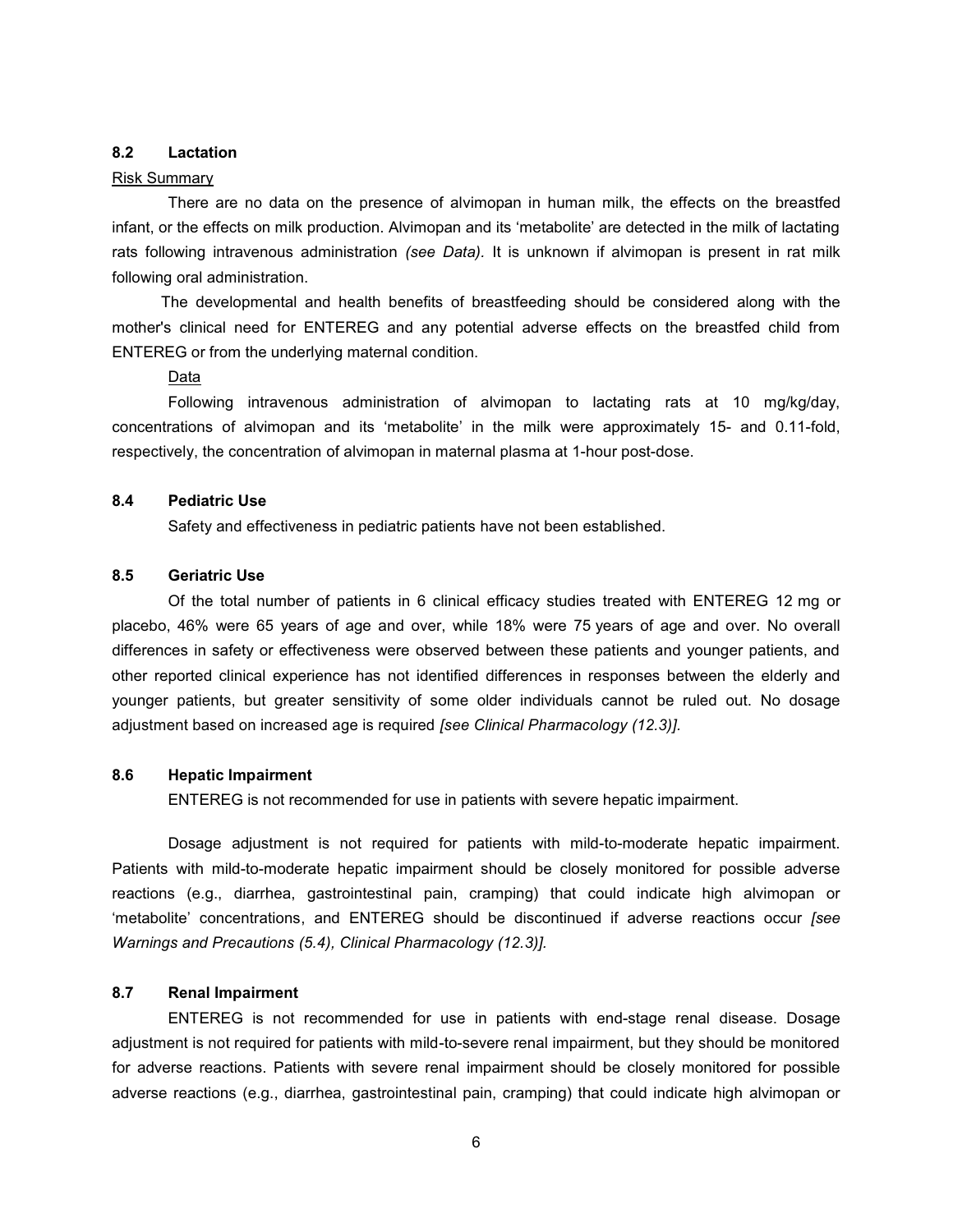'metabolite' concentrations, and ENTEREG should be discontinued if adverse reactions occur *[see Clinical Pharmacology (12.3)].*

# **8.8 Race/Ethnicity**

No dosage adjustment is necessary in Black, Hispanic, and Japanese patients. However, the exposure to ENTEREG in Japanese healthy male subjects was approximately 2-fold greater than in Caucasian subjects. Japanese patients should be closely monitored for possible adverse reactions (e.g., diarrhea, gastrointestinal pain, cramping) that could indicate high alvimopan or 'metabolite' concentrations, and ENTEREG should be discontinued if adverse reactions occur *[see Clinical Pharmacology (12.3)].*

### **11 DESCRIPTION**

ENTEREG capsules contain alvimopan, an opioid antagonist. Chemically, alvimopan is the single stereoisomer [[2(S)-[[4(*R*)-(3-hydroxyphenyl)-3(*R*),4-dimethyl-1-piperidinyl]methyl]-1-oxo-3 phenylpropyl]amino]acetic acid dihydrate. It has the following structural formula:



Alvimopan is a white to light beige powder with a molecular weight of 460.6, and the empirical formula is C25H32N2O4•2H2O. It has a solubility of <0.1 mg/mL in water or buffered solutions between pH 3.0 and 9.0, 1 to 5 mg/mL in buffered solutions at pH 1.2, and 10 to 25 mg/mL in aqueous 0.1 N sodium hydroxide. At physiological pH, alvimopan is zwitterionic, a property that contributes to its low solubility.

ENTEREG capsules for oral administration contain 12 mg of alvimopan on an anhydrous basis suspended in the inactive ingredient polyethylene glycol.

### **12 CLINICAL PHARMACOLOGY**

### **12.1 Mechanism of Action**

Alvimopan is a selective antagonist of the cloned human μ-opioid receptor with a Ki of 0.4 nM (0.2 ng/mL) and no measurable opioid-agonist effects in standard pharmacologic assays. The dissociation of [ <sup>3</sup>H]-alvimopan from the human μ-opioid receptor is slower than that of other opioid ligands, consistent with its higher affinity for the receptor. At concentrations of 1 to 10 µM, alvimopan demonstrated no activity at any of over 70 non-opioid receptors, enzymes, and ion channels.

Postoperative ileus is the impairment of gastrointestinal motility after intra-abdominal surgery or other, non-abdominal surgeries. Postoperative ileus affects all segments of the gastrointestinal tract and may last from 5 to 6 days, or even longer. This may potentially delay gastrointestinal recovery and hospital discharge until its resolution. It is characterized by abdominal distention and bloating, nausea,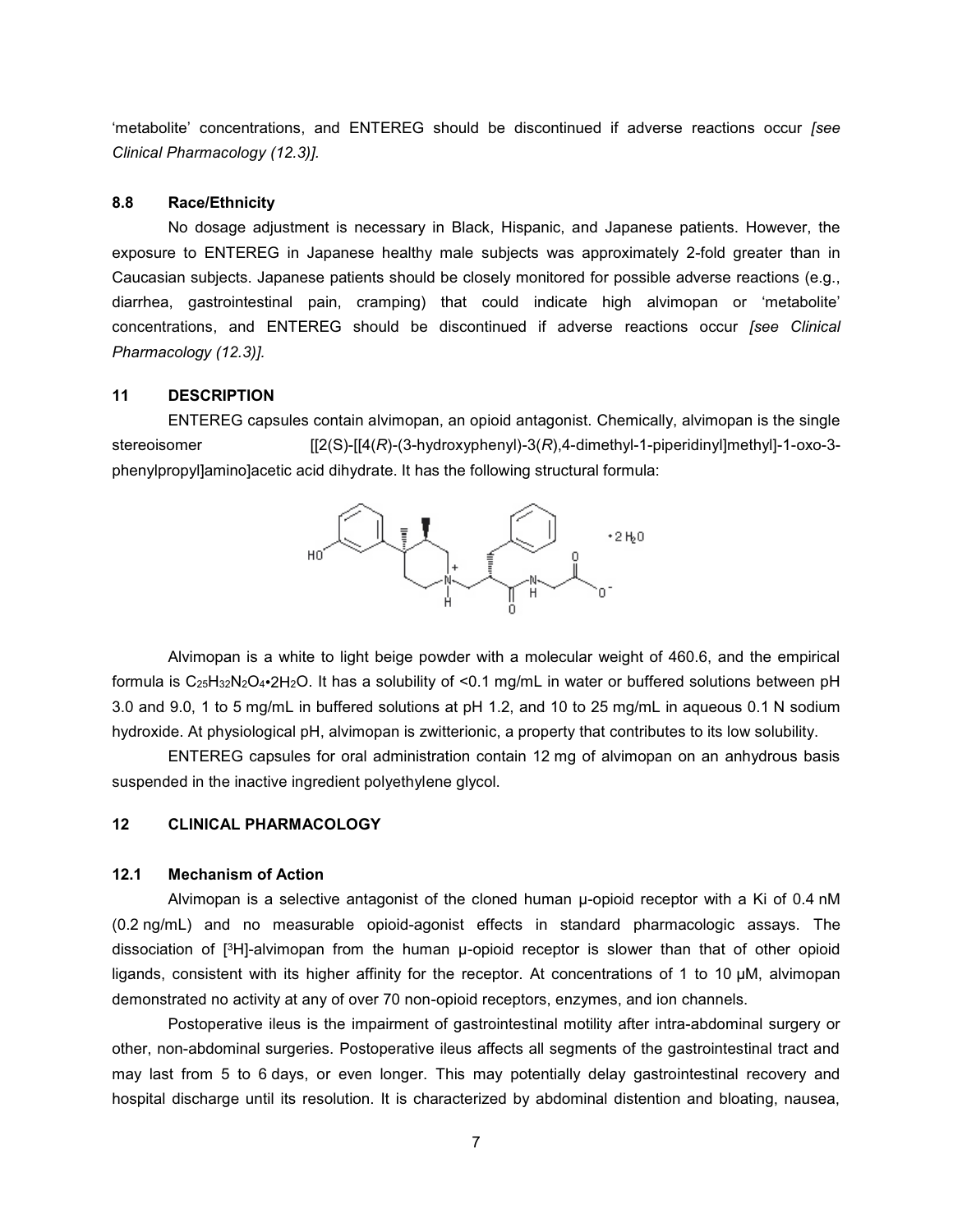vomiting, pain, accumulation of gas and fluids in the bowel, and delayed passage of flatus and defecation. Postoperative ileus is the result of a multifactorial process that includes inhibitory sympathetic input and release of hormones, neurotransmitters, and other mediators (e.g., endogenous opioids). A component of postoperative ileus also results from an inflammatory reaction and the effects of opioid analgesics. Morphine and other μ-opioid receptor agonists are universally used for the treatment of acute postsurgical pain; however, they are known to have an inhibitory effect on gastrointestinal motility and may prolong the duration of postoperative ileus.

Following oral administration, alvimopan antagonizes the peripheral effects of opioids on gastrointestinal motility and secretion by competitively binding to gastrointestinal tract μ-opioid receptors. The antagonism produced by alvimopan at opioid receptors is evident in isolated guinea pig ileum preparations in which alvimopan competitively antagonizes the effects of morphine on contractility. Alvimopan achieves this selective gastrointestinal opioid antagonism without reversing the central analgesic effects of μ-opioid agonists.

# **12.2 Pharmacodynamics**

In an exploratory study in healthy subjects, alvimopan 12 mg administered twice a day reduced the delay in small and large bowel transit induced by codeine 30 mg administered 4 times a day, as measured by gastrointestinal scintigraphy. In the same study, concomitant alvimopan did not reduce the delay in gastric emptying induced by codeine.

### Cardiac Electrophysiology

At a dosage of 24 mg twice daily (two times the approved recommended dosage) for 7 days, ENTEREG does not prolong the QT interval to any clinically relevant extent. The potential for QTc effects at higher doses has not been studied.

### **12.3 Pharmacokinetics**

Following oral administration of alvimopan, an amide hydrolysis compound is present in the systemic circulation, which is considered a product exclusively of intestinal flora metabolism. This compound is referred to as the 'metabolite'. It is also a mu-opioid receptor antagonist with a Ki of 0.8 nM (0.3 ng/mL).

#### Absorption

Following oral administration of ENTEREG capsules in healthy plasma subjects, the alvimopan concentration peaked at approximately 2 hours post-dose. No significant accumulation in the concentration of alvimopan was observed following twice daily dosing. The mean peak plasma concentration was 10.98 ( $\pm$ 6.43) ng/mL and mean AUC<sub>0-12h</sub> was 40.2 ( $\pm$ 22.5) ng•h/mL after dosing of alvimopan at 12 mg twice daily for 5 days. The absolute bioavailability was estimated to be 6% (range, 1% to 19%). There was a delay in the appearance of the 'metabolite', which had a median  $T_{max}$  of 36 hours following administration of a single dose of alvimopan. Concentrations of the 'metabolite' were highly variable between subjects and within a subject. The 'metabolite' accumulated after multiple doses of ENTEREG. The mean C<sub>max</sub> for the 'metabolite' after alvimopan 12 mg twice daily for 5 days was 35.73 ± 35.29 ng/mL.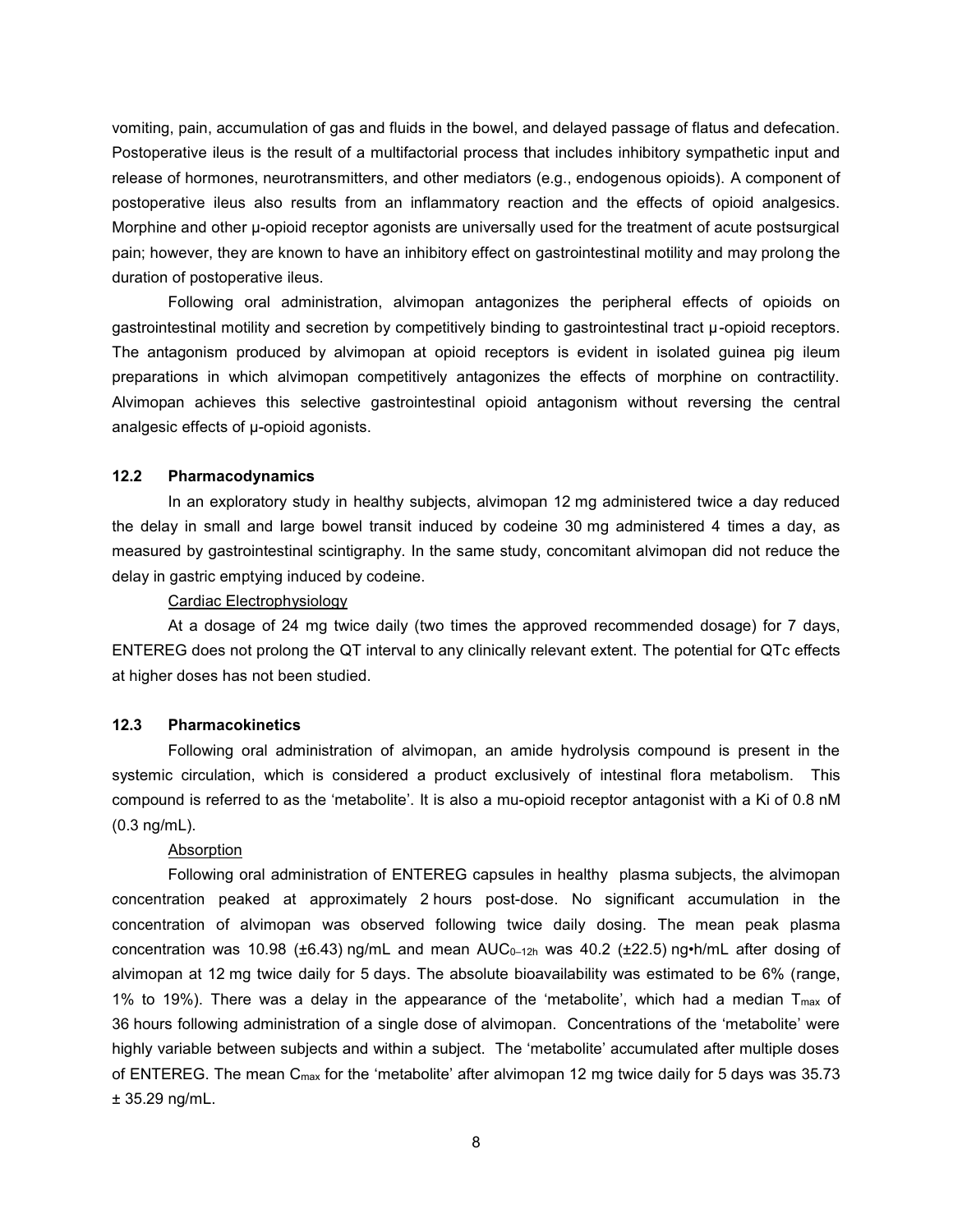Concentrations of alvimopan and its 'metabolite' are higher (approximately 1.9-fold and 1.4-fold, respectively) in postoperative ileus patients than in healthy subjects.

*Effect of Food*: A high-fat meal decreased the extent and rate of alvimopan absorption. The C<sub>max</sub> and AUC were decreased by approximately 38% and 21%, respectively, and the  $T_{\text{max}}$  was prolonged by approximately 1 hour. The clinical significance of this decreased bioavailability is unknown. In postoperative ileus clinical trials, the preoperative dose of ENTEREG was administered in a fasting state. Subsequent doses were given without regard to meals.

### Distribution:

The steady-state volume of distribution of alvimopan was estimated to be 30±10 L. Plasma protein binding of alvimopan and its 'metabolite' was independent of concentration over ranges observed clinically and averaged 80% and 94%, respectively. Both alvimopan and the 'metabolite' were bound to albumin and not to alpha-1 acid glycoprotein.

#### **Elimination**

*Metabolism and Excretion*: *In vitro* data suggest that alvimopan is not a substrate of CYP enzymes. The average plasma clearance for alvimopan was 402 (±89) mL/min. Renal excretion accounted for approximately 35% of total clearance. There was no evidence that hepatic metabolism was a significant route for alvimopan elimination. Biliary secretion was considered the primary pathway for alvimopan elimination. Unabsorbed drug and unchanged alvimopan resulting from biliary excretion were then hydrolyzed to its 'metabolite' by gut microflora. The 'metabolite' was eliminated in the feces and in the urine as unchanged 'metabolite', the glucuronide conjugate of the 'metabolite', and other minor metabolites. The mean terminal phase half-life of alvimopan after multiple oral doses of ENTEREG ranged from 10 to 17 hours. The terminal half-life of the 'metabolite' ranged from 10 to 18 hours.

### Specific Populations:

*Geriatric Patients:* The pharmacokinetics of alvimopan, but not its 'metabolite', were related to age, but this effect was not clinically significant and does not warrant dosage adjustment based on increased age.

*Racial or Ethnic Groups:* The pharmacokinetic characteristics of alvimopan were not affected by Hispanic or Black race. Plasma 'metabolite' concentrations were lower in Black and Hispanic patients (by 43% and 82%, respectively) than in Caucasian patients following alvimopan administration. These changes are not considered to be clinically significant in surgical patients. Japanese healthy male subjects had an approximately 2-fold increase in plasma alvimopan concentrations, but no change in 'metabolite' pharmacokinetics. The pharmacokinetics of alvimopan have not been studied in subjects of other East Asian ancestry. Dosage adjustment in Japanese patients is not required *[see Use in Specific Populations (8.8)].*

*Male and Female Patients:* There was no effect of sex on the pharmacokinetics of alvimopan or the 'metabolite'.

*Patients with Hepatic Impairment:* Exposure to alvimopan following a single 12 mg dose tended to be higher (1.5- to 2-fold, on average) in patients with mild or moderate hepatic impairment (as defined by Child-Pugh Class A and B,  $n = 8$  each) compared with healthy controls ( $n = 4$ ). There were no consistent effects on the Cmax or half-life of alvimopan in patients with hepatic impairment. However, 2 of 16 patients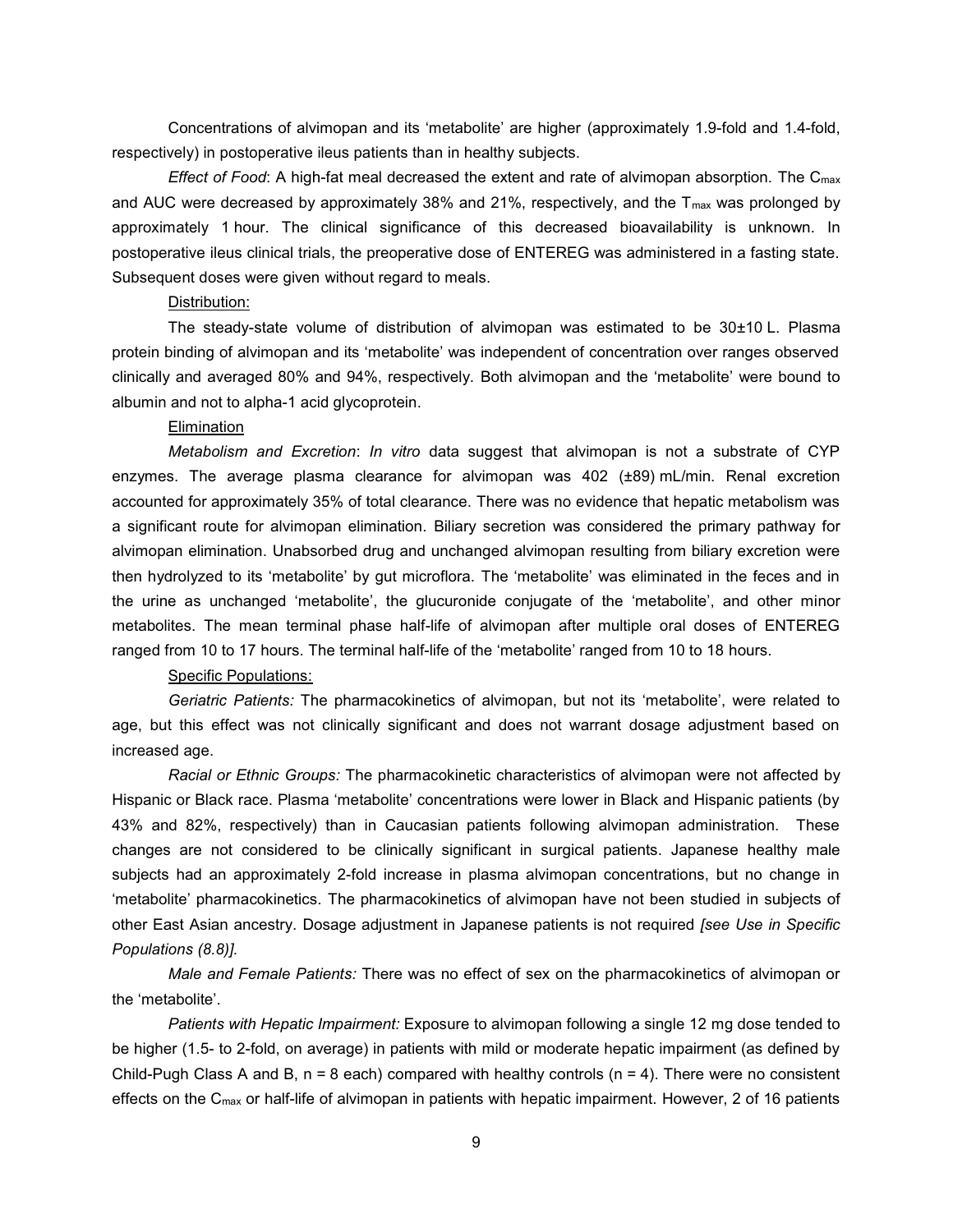with mild-to-moderate hepatic impairment had longer than expected half-lives of alvimopan, indicating that some accumulation may occur upon multiple dosing. The  $C_{\text{max}}$  of the 'metabolite' tended to be more variable in patients with mild or moderate hepatic impairment than in matched normal subjects. A study of 3 patients with severe hepatic impairment (Child-Pugh Class C), indicated similar alvimopan exposure in 2 patients and an approximately 10-fold increase in C<sub>max</sub> and exposure in 1 patient with severe hepatic impairment when compared with healthy controls *[see Warnings and Precautions (5.4), Use in Specific Populations (8.6)].*

*Patients with Renal Impairment:* There was no relationship between renal function (i.e., creatinine clearance [CrCl]) and plasma alvimopan pharmacokinetics (Cmax, AUC, or half-life) in patients with mild (CrCl 51–80 mL/min), moderate (CrCl 31–50 mL/min), or severe (CrCl less than 30 mL/min) renal impairment (n = 6 each). Renal clearance of alvimopan was related to renal function; however, because renal clearance was only a small fraction (35%) of the total clearance, renal impairment had a small effect on the apparent oral clearance of alvimopan. The half-lives of alvimopan were comparable in the mild, moderate, and control renal impairment groups but longer in the severe renal impairment group. Exposure to the 'metabolite' tended to be 2- to 5-fold higher in patients with moderate or severe renal impairment compared with patients with mild renal impairment or control subjects. Thus, there may be accumulation of alvimopan and 'metabolite' in patients with severe renal impairment receiving multiple doses of ENTEREG. Patients with end-stage renal disease were not studied *[see Warnings and Precautions (5.5), Use in Specific Populations (8.7)].*

*Patients with* Crohn's Disease: There was no relationship between disease activity in patients with Crohn's disease (measured as Crohn's Disease Activity Index or bowel movement frequency) and alvimopan pharmacokinetics (AUC or C<sub>max</sub>). Patients with active or quiescent Crohn's disease had increased variability in alvimopan pharmacokinetics, and exposure tended to be 2-fold higher in patients with quiescent disease than in those with active disease or in normal subjects. Concentrations of the 'metabolite' were lower in patients with Crohn's disease.

### Drug Interaction Studies

*Potential for Drugs to Affect Alvimopan Pharmacokinetics:* Concomitant administration of ENTEREG with inducers or inhibitors of CYP enzymes is unlikely to alter the metabolism of alvimopan because ENTEREG is metabolized mainly by non-CYP enzyme pathway. No clinical studies have been performed to assess the effect of concomitant administration of inducers or inhibitors of cytochrome P450 enzymes on alvimopan pharmacokinetics.

*In vitro* studies suggest that alvimopan and its 'metabolite' are substrates for p-glycoprotein. A population pharmacokinetic analysis did not reveal any evidence that alvimopan or 'metabolite' pharmacokinetics were influenced by concomitant medications that are mild-to-moderate p-glycoprotein inhibitors. No clinical studies of concomitant administration of alvimopan and strong inhibitors of pglycoprotein (e.g., verapamil, cyclosporine, amiodarone, itraconazole, quinine, spironolactone, quinidine, diltiazem, bepridil) have been conducted.

A population pharmacokinetic analysis suggests that the pharmacokinetics of alvimopan were not affected by concomitant administration of acid blockers or antibiotics. However, plasma concentrations of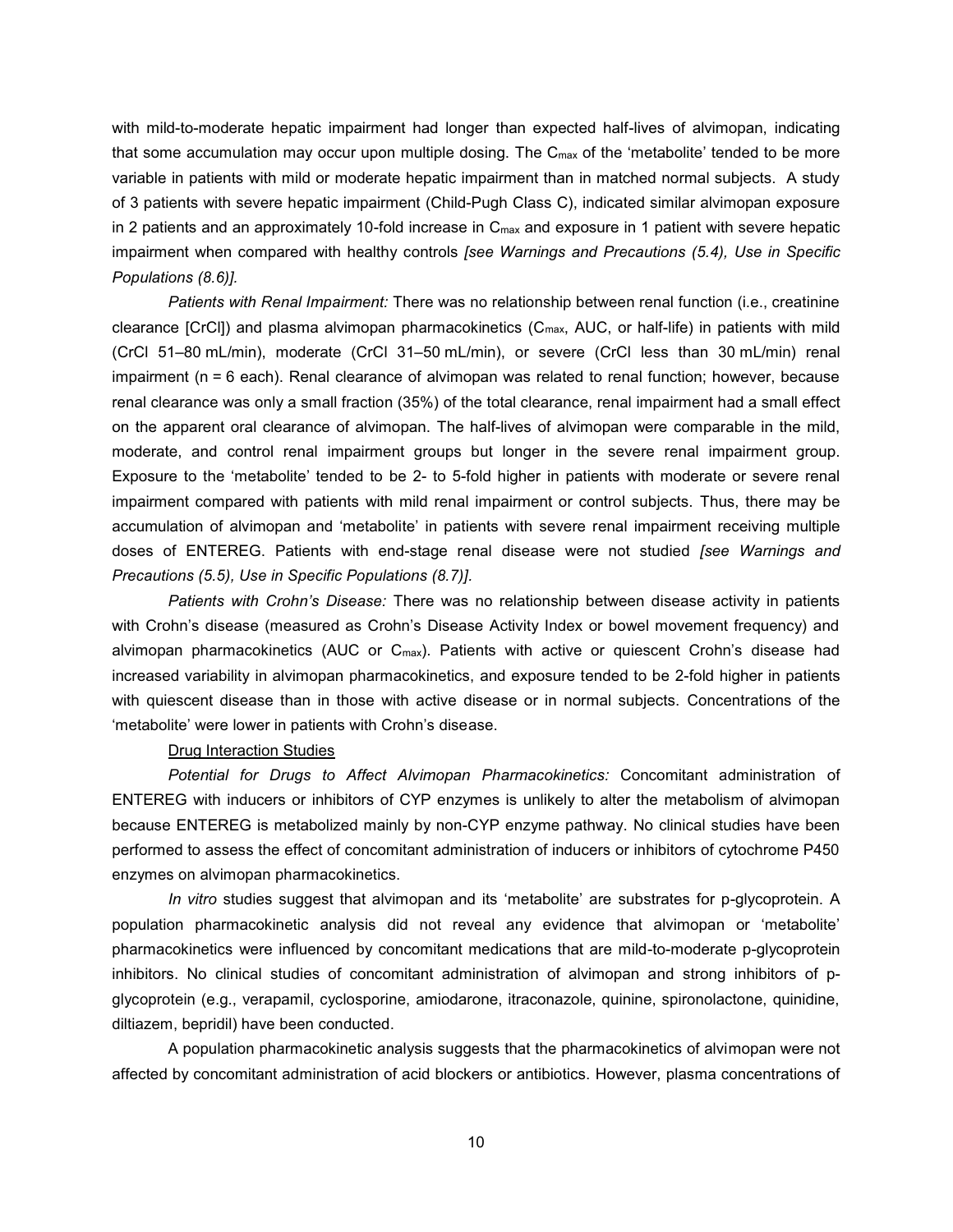the 'metabolite' were lower in patients receiving acid blockers or preoperative oral antibiotics (49% and 81%, respectively). No dosage adjustments are necessary in these patients.

*Potential for Alvimopan to Affect the Pharmacokinetics of Other Drugs:* Alvimopan and its 'metabolite' are not inhibitors of CYP 1A2, 2C9, 2C19, 3A4, 2D6, and 2E1 *in vitro* at concentrations far in excess of those observed clinically.

Alvimopan and its 'metabolite' are not inducers of CYP 1A2, 2B6, 2C9, 2C19, and 3A4.

*In vitro* studies also suggest that alvimopan and its 'metabolite' are not inhibitors of pglycoprotein.

These *in vitro* findings suggest that ENTEREG is unlikely to alter the pharmacokinetics of coadministered drugs through inhibition or induction of CYP enzymes or inhibition of p-glycoprotein.

# **13 NONCLINICAL TOXICOLOGY**

## **13.1 Carcinogenesis, Mutagenesis, Impairment of Fertility**

Carcinogenesis: Two-year carcinogenicity studies were conducted with alvimopan in CD-1 mice at oral doses up to 4000 mg/kg/day and in Sprague Dawley® rats at oral doses up to 500 mg/kg/day. Oral administration of alvimopan for 104 weeks produced significant increases in the incidences of fibroma, fibrosarcoma, and sarcoma in the skin/subcutis, and of osteoma/osteosarcoma in bones of female mice at 4000 mg/kg/day (about 674 times the recommended human dose based on body surface area). In rats, oral administration of alvimopan for 104 weeks did not produce any tumor up to 500 mg/kg/day (about 166 times the recommended human dose based on body surface area).

Mutagenesis: Alvimopan was not genotoxic in the Ames test, the mouse lymphoma cell (L5178Y/TK+/−) forward mutation test, the Chinese Hamster Ovary (CHO) cell chromosome aberration test, or the mouse micronucleus test. The pharmacologically active 'metabolite' was negative in the Ames test, chromosome aberration test in CHO cells, and mouse micronucleus test.

Impairment of Fertility: Alvimopan at intravenous doses up to 10 mg/kg/day (about 3.4 to 6.8 times the recommended human oral dose based on body surface area) was found to have no adverse effect on fertility and reproductive performance of male or female rats.

### **14 CLINICAL STUDIES**

The efficacy of ENTEREG in the management of postoperative ileus was evaluated in 6 multicenter, randomized, double-blind, parallel-group, placebo-controlled studies: 5 US studies (Studies 1-4 and 6) and 1 non–US study (Study 5). Patients 18 years of age or older undergoing partial large or small bowel resection surgery with primary anastomosis for colorectal or small bowel disease, total abdominal hysterectomy, or radical cystectomy for bladder cancer (in this procedure, resected segments of bowel are used for reconstruction of the urinary tract) under general anesthesia were randomly assigned to receive oral doses of ENTEREG 12 mg or matching placebo. The initial dose was administered at least 30 minutes and up to 5 hours prior to the scheduled start of surgery for most patients, and subsequent doses were administered twice daily beginning on the first postoperative day and continued until hospital discharge or a maximum of 7 days. There were no limitations on the type of general anesthesia used, but intrathecal or epidural opioids or anesthetics were prohibited.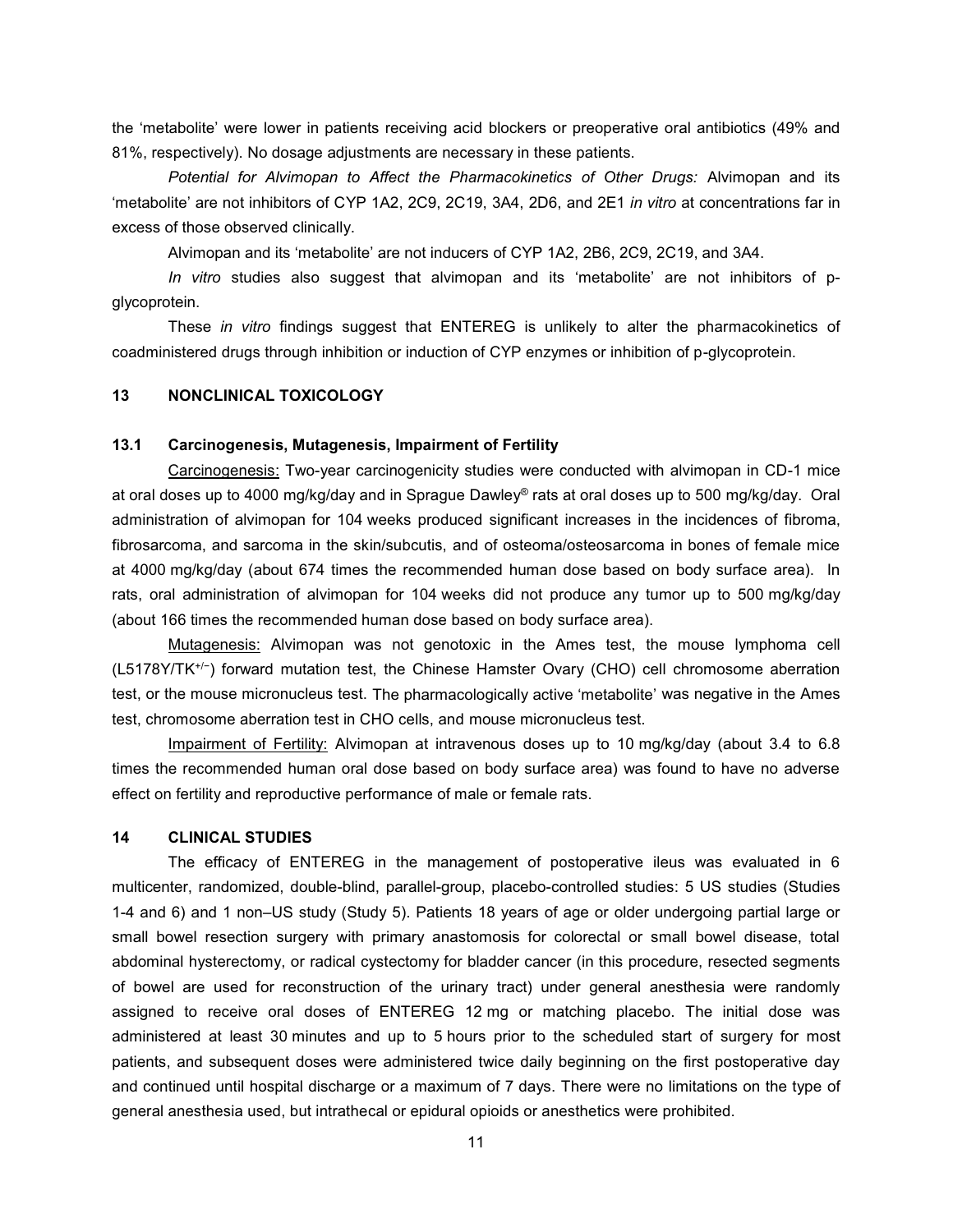All patients in the US studies were scheduled to receive intravenous patient-controlled opioid analgesia. In the non–US study, patients were scheduled to receive opioids either by intravenous patientcontrolled opioid analgesia or bolus parenteral administration (intravenous or intramuscular). In all studies, there was no restriction on the type of opioid used or the duration of intravenous patientcontrolled opioid analgesia. A standardized accelerated postoperative care pathway was implemented: early nasogastric tube removal (before the first postoperative dose); early ambulation (day following surgery); early diet advancement (liquids offered the day following surgery for patients undergoing bowel resection and by the third day following surgery for patients undergoing radical cystectomy; solids by the second day following surgery for patients undergoing bowel resection and by the fourth day following surgery for patients undergoing radical cystectomy), as tolerated.

Patients who received more than 3 doses of an opioid (regardless of route) during the 7 days prior to surgery and patients with complete bowel obstruction or who were scheduled for a total colectomy, colostomy, or ileostomy were excluded.

The primary endpoint for all studies was time to achieve resolution of postoperative ileus, a clinically defined composite measure of both upper and lower gastrointestinal recovery. Although both 2 component (GI2: toleration of solid food and first bowel movement) and 3-component (GI3: toleration of solid food and either first flatus or bowel movement) endpoints were used in all studies, GI2 is presented as it represents the most objective and clinically relevant measure of treatment response in patients undergoing surgeries that include a bowel resection. The time from the end of surgery to when the discharge order was written represented the length of hospital stay. In the 6 studies, 1,058 patients who underwent a surgery that included a bowel resection received placebo (not including 157 for total abdominal hysterectomy) and 1,096 patients received ENTEREG 12 mg (not including 143 for total abdominal hysterectomy).

The efficacy of ENTEREG following total abdominal hysterectomy has not been established. Therefore, the following data are presented only for surgeries that included a bowel resection (i.e., bowel resection or radical cystectomy).

Bowel Resection or Radical Cystectomy: A total of 2,154 patients underwent a surgery that included a bowel resection. The average age was 62 years, 54% were males, and 89% were Caucasian. The most common indications for surgery were colon or rectal cancer/malignancy, bladder cancer, and diverticular disease. In the non–US bowel resection study (Study 5), average daily postoperative opioid consumption was approximately 50% lower and the use of non-opioid analgesics substantially higher, as compared with the US bowel resection studies (Studies 1-4) for both treatment groups. During the first 48 hours postoperatively, the use of non-opioid analgesics was 69% compared with 4% for the non–US and US bowel resection studies, respectively. In each of the 6 studies, ENTEREG accelerated the time to recovery of gastrointestinal function, as measured by the composite endpoint GI2, and time to discharge order written as compared with placebo. Hazard ratios greater than 1 indicate a higher probability of achieving the event during the study period with treatment with ENTEREG than with placebo. Table 1 provides the Hazard Ratios, Kaplan Meier means, medians, and mean and median treatment differences (hours) in gastrointestinal recovery between ENTEREG and placebo.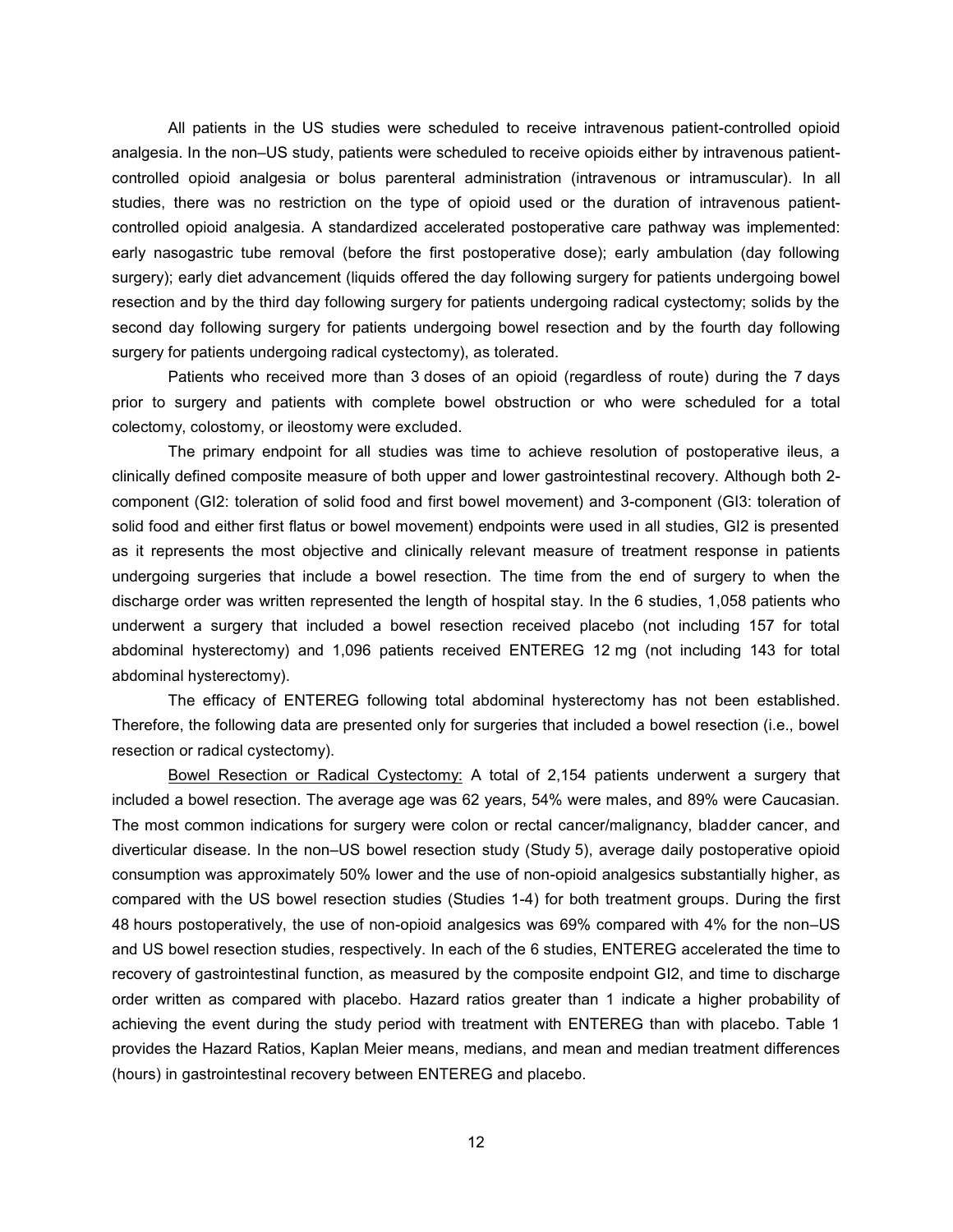| <b>Study</b>   | <b>ENTEREG</b><br><b>12 mg</b> |               | <b>Placebo</b>    |               | <b>Treatment</b><br><b>Difference</b> |                | <b>Hazard</b><br>Ratio |
|----------------|--------------------------------|---------------|-------------------|---------------|---------------------------------------|----------------|------------------------|
| No.*           | Mean <sup>†</sup>              | <b>Median</b> | Mean <sup>†</sup> | <b>Median</b> | $Meanst$                              | <b>Medians</b> | (95% CI)               |
|                |                                |               |                   |               |                                       |                | 1.533                  |
| 1              | 92.0                           | 80.0          | 111.8             | 96.6          | 19.8                                  | 16.6           | (1.293,                |
|                |                                |               |                   |               |                                       |                | 1.816)                 |
|                |                                |               |                   |               |                                       |                | 1.625                  |
| $\overline{2}$ | 105.9                          | 98.0          | 132.0             | 115.2         | 26.1                                  | 17.2           | (1.256,                |
|                |                                |               |                   |               |                                       |                | 2.102)                 |
|                |                                |               |                   |               |                                       |                | 1.365                  |
| 3              | 116.4                          | 101.8         | 130.3             | 116.8         | 14.0                                  | 15.0           | (1.057,                |
|                |                                |               |                   |               |                                       |                | 1.764)                 |
|                |                                |               |                   |               |                                       |                | 1.400                  |
| $\overline{4}$ | 106.7                          | 101.4         | 119.9             | 113.3         | 13.2                                  | 11.9           | (1.035,                |
|                |                                |               |                   |               |                                       |                | 1.894)                 |
|                |                                |               |                   |               |                                       |                | 1.299                  |
| 5              | 98.2                           | 92.8          | 108.8             | 95.9          | 10.6                                  | 3.1            | (1.070,                |
|                |                                |               |                   |               |                                       |                | 1.575)                 |
|                |                                |               |                   |               |                                       |                | 1.773                  |
| $6\phantom{1}$ | 132.7                          | 117.0         | 164.2             | 145.6         | 31.5                                  | 28.5           | (1.359,                |
|                |                                |               |                   |               |                                       |                | 2.311)                 |

**Table 1: GI2 Recovery (Hours) in Bowel Resection Patients**

\* Study 1 = 14CL314; Study 2 = 14CL313; Study 3 = 14CL308; Study 4 = 14CL302; Study 5 = SB-767905/001; Study 6 = 14CL403

† The estimates of the means and differences of treatment means are biased because of the censoring of events not achieved prior to the end of the observation period (10 days). The estimates of the differences of treatment means are likely to be underestimates.

The Kaplan Meier estimate probabilities of patients receiving ENTEREG who achieved GI2 were numerically higher at all times throughout the study observation period compared with those of patients receiving placebo (see Figures 1 and 2).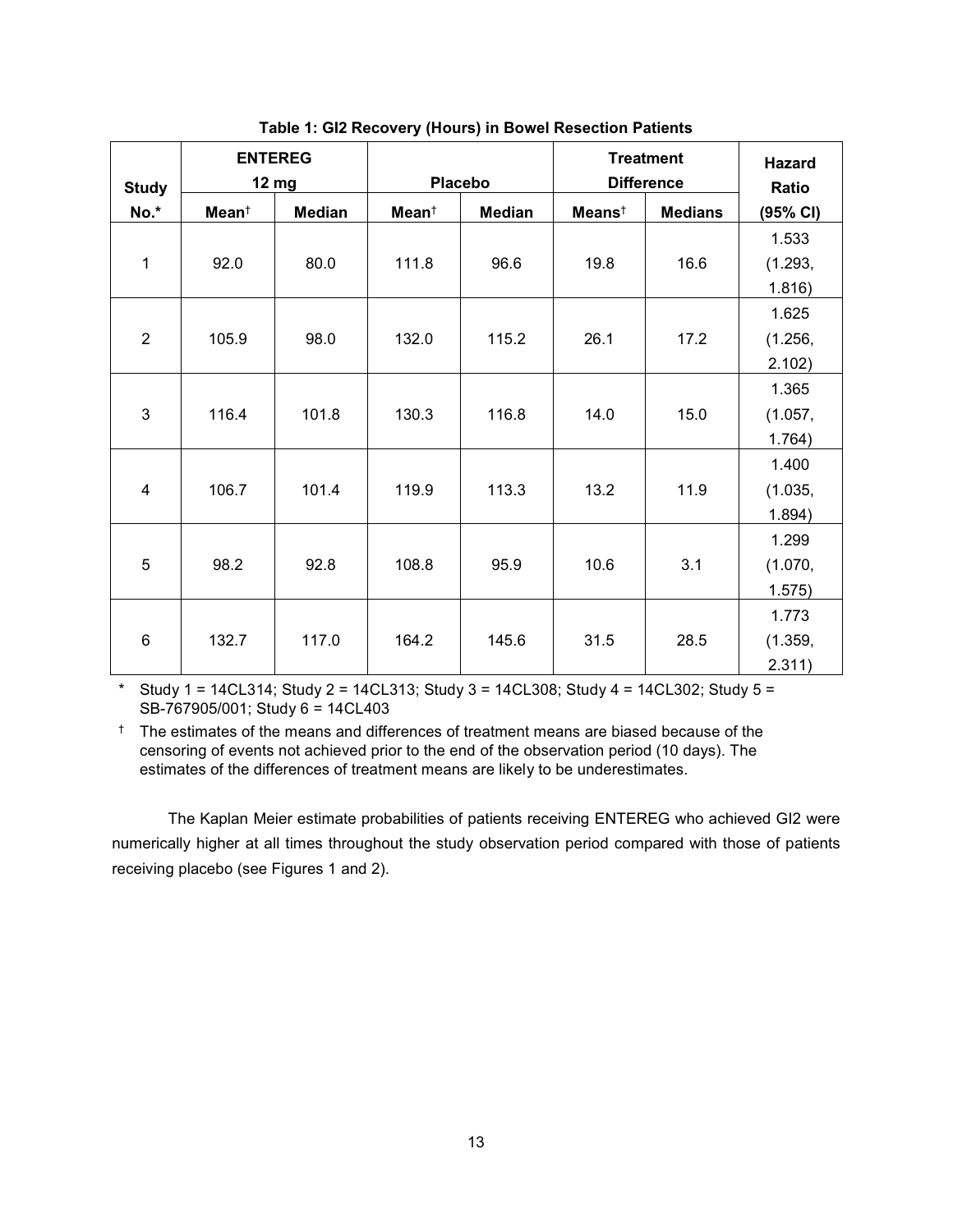

**Figure 1: Time to GI2 Based on Results from Studies 1 through 5**

**Figure 2: Time to GI2 Based on Results from Study 6**



Hours After End of Surgery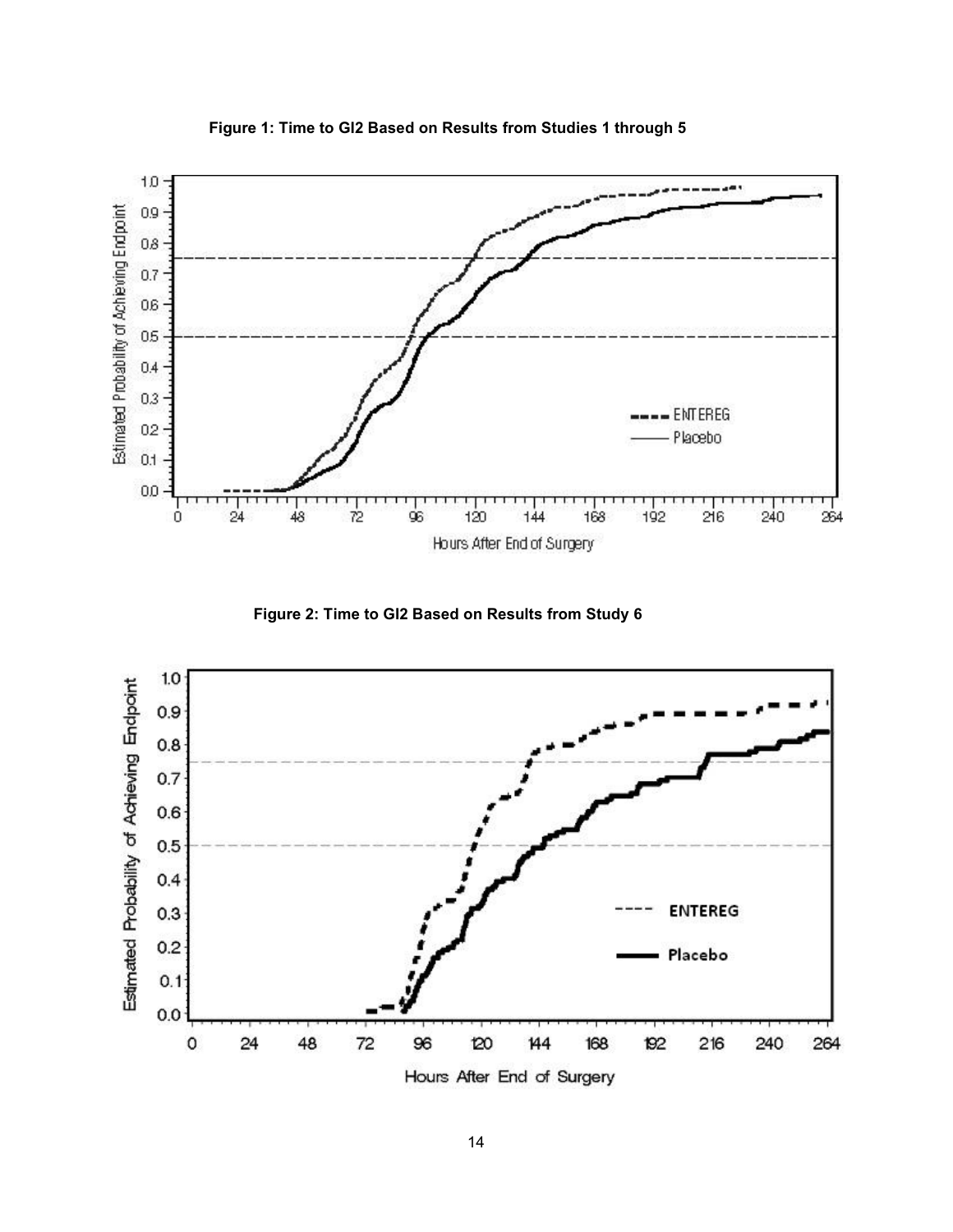In Studies 1–4, the differences between ENTEREG and placebo patient groups in median time to 'discharge order written' ranged from 6 to 22 hours, in favor of ENTEREG patients. The group differences in mean time to 'discharge order written' ranged from 13 to 21 hours. In Study 6, the median time difference was 19 hours in favor of ENTEREG patients (mean time difference 22 hours).

ENTEREG did not reverse opioid analgesia as measured by visual analog scale pain intensity scores and/or amount of postoperative opioids administered across all 6 studies.

There were no sex-, age-, or race-related differences in treatment effect.

The incidence of anastomotic leak was low and comparable in patients receiving either ENTEREG or placebo (0.7% and 1.0%, respectively).

# **16 HOW SUPPLIED/STORAGE AND HANDLING**

ENTEREG capsules, 12 mg, are blue, hard-gelatin capsules printed with "ADL2698" on both the body and the cap of the capsule. ENTEREG capsules are available in unit-dose packs of 30 capsules (30 doses) (NDC 67919-020-10) for hospital use only.

Store at 25°C (77°F); excursions permitted to 15–30°C (59–86°F) [see USP Controlled Room Temperature].

# **17 PATIENT COUNSELING INFORMATION**

### Recent Use of Opioids

Inform patients that they must disclose long-term or intermittent opioid pain therapy to their healthcare provider, including any use of opioids in the week prior to receiving ENTEREG. Inform patients that recent use of opioids may make them more susceptible to adverse reactions to ENTEREG, primarily those limited to the gastrointestinal tract (e.g., abdominal pain, nausea and vomiting, diarrhea).

### Hospital Use Only

Inform patients that ENTEREG is available only through a program called the Alvimopan REMS Program under a REMS that restricts use to enrolled hospitals because of the potential risk of myocardial infarction with long-term use of ENTEREG. ENTEREG is for hospital use only for no more than 7 days after their bowel resection surgery.

### Most Common Adverse Reaction

Inform patients that the most common adverse reaction with ENTEREG in patients undergoing surgeries that include bowel resection is dyspepsia.

Manufactured for: Merck Sharp & Dohme LLC Rahway, NJ 07065, USA

Manufactured by: Pharmaceutical Manufacturing Research Services, Inc., Horsham, PA 19044, USA